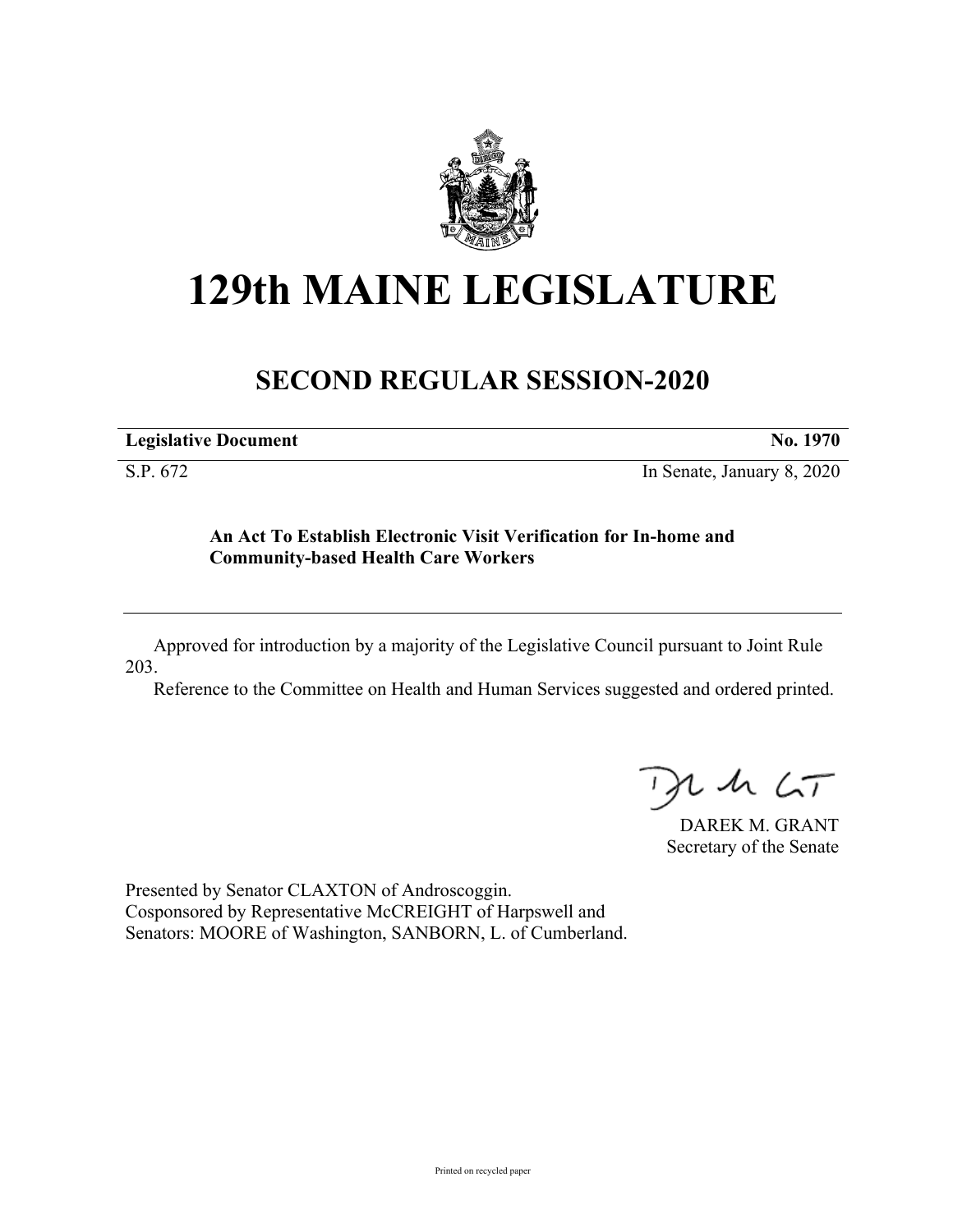| $\mathbf{1}$     | Be it enacted by the People of the State of Maine as follows:                                                                                                                                                                                                                                                                                        |
|------------------|------------------------------------------------------------------------------------------------------------------------------------------------------------------------------------------------------------------------------------------------------------------------------------------------------------------------------------------------------|
| $\overline{2}$   | Sec. 1. 22 MRSA §7310 is enacted to read:                                                                                                                                                                                                                                                                                                            |
| 3                | §7310. Electronic visit verification                                                                                                                                                                                                                                                                                                                 |
| 4                | 1. Definitions. For purposes of this section, the following terms have the following                                                                                                                                                                                                                                                                 |
| 5                | meanings.                                                                                                                                                                                                                                                                                                                                            |
| 6<br>7<br>8<br>9 | "Electronic visit verification" means the electronic documentation of the<br>A.<br>performance of a service, including the type of service performed, the individual<br>receiving the service, the date of the service, the location of the service delivery, the<br>individual providing the service and the time that the service begins and ends. |
| 10               | B. "Electronic visit verification system" means a system that provides electronic visit                                                                                                                                                                                                                                                              |
| 11               | verification that complies with subsection 3 and the federal 21st Century Cures Act,                                                                                                                                                                                                                                                                 |
| 12               | 42 United States Code, Section 1396b(l).                                                                                                                                                                                                                                                                                                             |
| 13               | C. "Provider" means an entity, agency, facility or individual who offers or plans to                                                                                                                                                                                                                                                                 |
| 14               | offer any services.                                                                                                                                                                                                                                                                                                                                  |
| 15               | D. "Service" means personal care services and home health care services as defined                                                                                                                                                                                                                                                                   |
| 16               | in the federal 21st Century Cures Act, 42 United States Code, Section 1396b(1).                                                                                                                                                                                                                                                                      |
| 17               | 2. Documentation; establishment. The commissioner shall establish an electronic                                                                                                                                                                                                                                                                      |
| 18               | visit verification system with respect to services, including implementation requirements                                                                                                                                                                                                                                                            |
| 19               | and standards for electronic visit verification that comply with the federal 21st Century                                                                                                                                                                                                                                                            |
| 20               | Cures Act, 42 United States Code, Section 1396b(l).                                                                                                                                                                                                                                                                                                  |
| 21               | 3. Department requirements. The department has the following duties and                                                                                                                                                                                                                                                                              |
| 22               | responsibilities.                                                                                                                                                                                                                                                                                                                                    |
| 23               | A. The department shall develop implementation requirements for electronic visit                                                                                                                                                                                                                                                                     |
| 24               | verification systems. In developing implementation requirements, the commissioner                                                                                                                                                                                                                                                                    |
| 25               | shall ensure that the requirements:                                                                                                                                                                                                                                                                                                                  |
| 26               | (1) Are minimally administratively and financially burdensome to the provider                                                                                                                                                                                                                                                                        |
| 27               | and the direct care workers employed by the provider to deliver the service;                                                                                                                                                                                                                                                                         |
| 28               | (2) Are minimally burdensome to the service recipient and the least disruptive to                                                                                                                                                                                                                                                                    |
| 29               | the service recipients in receiving and maintaining allowed services;                                                                                                                                                                                                                                                                                |
| 30<br>31         | Consider existing best practices and existing use of electronic visit<br>(3)<br>verification;                                                                                                                                                                                                                                                        |
| 32               | (4) Are no more restrictive than applicable federal laws;                                                                                                                                                                                                                                                                                            |
| 33<br>34         | Are effective methods for preventing fraud when balanced against the<br>(5)<br>requirements of subparagraphs $(1)$ and $(2)$ ;                                                                                                                                                                                                                       |
| 35               | (6) Are consistent with the department's policies related to MaineCare-covered                                                                                                                                                                                                                                                                       |
| 36               | services, flexibility of service use and quality assurance; and                                                                                                                                                                                                                                                                                      |